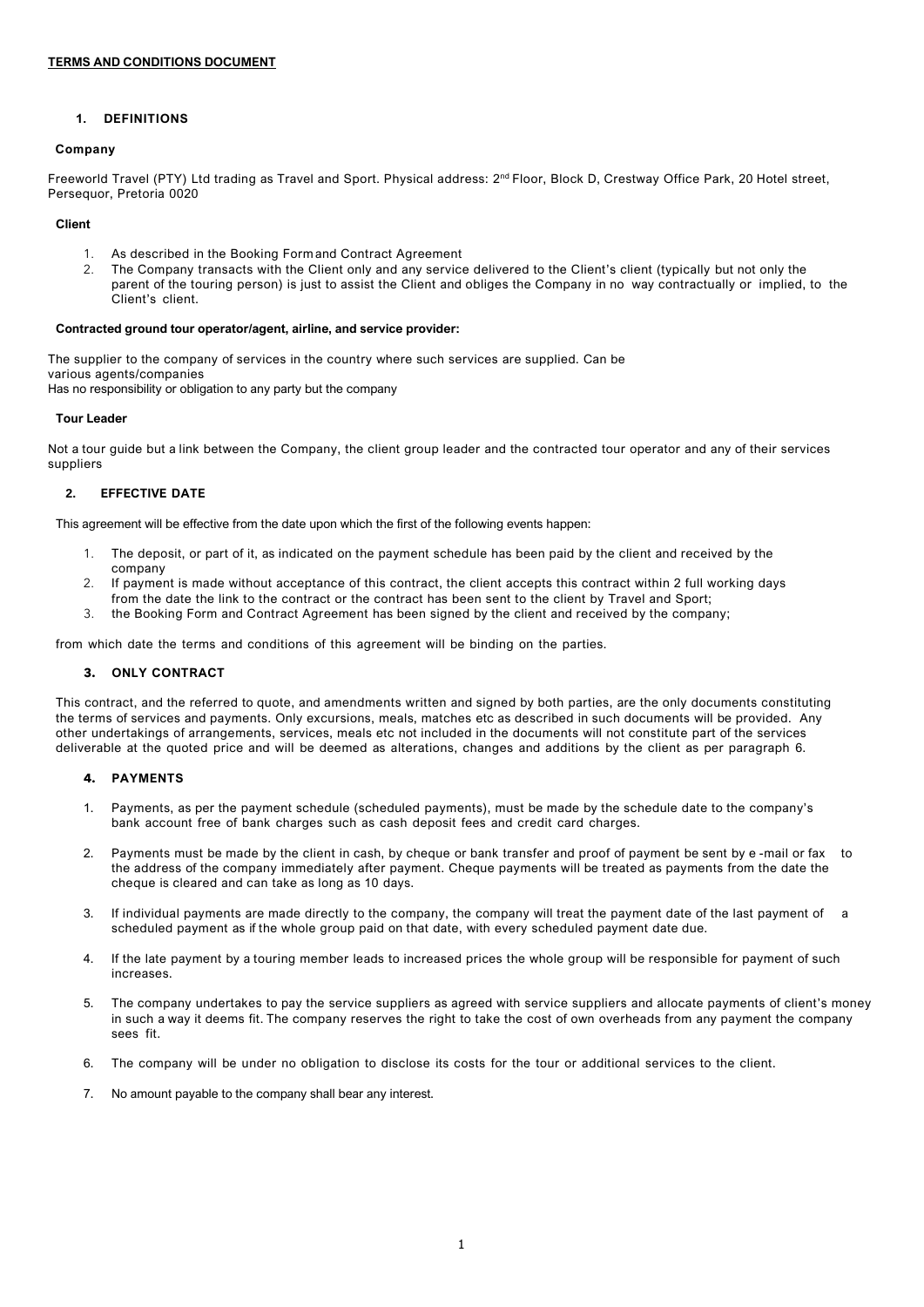# **5. PRICE INCREASE RISK**

- 1. Quoted prices for a tour as per Booking Form and Contract Agreement may increase because of currency fluctuations, increases in scheduled airfares, increases in hotel rates, increases in government and airport levies and taxes, increases in the company operational fees, changes in other expenses, change in itinerary, change in dates, and/or change in group size.
- 2. The initial quote is based on prices applicable on the day of the preparation of the quotation only.
- 3. The client will be responsible to pay the company for any increase or additional costs as a result of the above fluctuations on receipt of written notice. Improvement in the exchange rate will be for the sole benefit of the company, and any credits to the client in lieu thereof will be discretionary.
- 4. Airline quotes are only valid for the period stated in their quotation and the airlines reserve the right to increase fares until full payment is received. This cost will be passed on to the client.

# **6. INCLUSIONS AND EXCLUSIONS**

Only services such as meals, excursions, transport etc specifically listed under INCLUSIONS in the accepted quote or in writing thereafter by the client will be included in the tour price. All exclusions specifically listed or not listed will be invoiced and payable in addition to the quoted and accepted tour price.

# **7. ALTERATIONS, CHANGES AND ADDITIONS BY THE CLIENT**

In the event of the client requesting an alteration or change to the booking or tour or any term or condition of this agreement the client must immediately notify the company in writing of the alteration or change in which event:

- the company will endeavour to accommodate the client's wishes.
- 2. the client will be liable for payment of any costs or taxes incidental to the alteration or change and will be responsible to pay over such additional costs or taxes on request of the company.
- 3. The company is further entitled to an additional administration charge per each individual member of the tour group whose booking is changed in the event of a change or alteration to the booking.
- 4. If a client requests a change of dates or change in the number or names of persons accompanying the tour and the requested change is not possible and/or alternative bookings cannot be agreed upon, an d this then leads to the cancellation of the tour by the client, the company will be entitled to keep or claim the total amount due as per clause 6 as pre-estimated damages.
- 5. Airline tickets cannot be changed without payment of cancellation charges or the purchase of a replacement ticket. All costs incurred by the company for a change to airline tickets will be for account of the client and payable on request of the company. This is also subject to an administration fee.
- 6. Replacement name changes will be accommodated where possible, subject to the airlines and/or service provide r's rules, conditions and fares and subject to an administrative fee.

# **8. CANCELLATION COSTS**

In the event of cancellation of the booking and or tour by the client or individual members, or in the event of the tour being cancelled because of reasons beyond the control of the company the company will be entitled to:

- 1. retain the deposit
- 2. claim 30% (Thirty Percent) of the total tour cost if the tour is cancelled 28 (twenty-eight) weeks to 20 (twenty) weeks minus one day prior to the date that the tour was supposed to commence.
- 3. claim 50% (Fifty Percent) of the total tour cost if the tour is cancelled 20 (twenty) weeks to 16 (sixteen) weeks minus one day prior to the date that the tour was supposed to commence.
- 4. claim 75% (Seventy Five Percent) of the total costs for the tour if the tour is cancelled 15 (fifteen) weeks to 12 (twelve) weeks minus one day prior to the date that the tour was supposed to commence.
- 5. claim 100% (One Hundred Percent) of the total costs if the tour is cancelled within 12 (twelve) weeks prior to the date upon which the tour was supposed to commence.

# **9. CHANGE IN TOURING ITINERARIES, FIXTURES AND EXCURSIONS**

The initial itinerary as per the initial quote is based on services typically available and a hypothetical itinerary. No services have been booked.

The company reserves the right to:

- 1. change the itinerary of the tour including accommodation, transport, travel dates, airlines or any other service to an alternative of the same standard or price.
- 2. charge the client for any additional costs incurred due to such change if a more expensive or better standard of services has to be delivered, due to unavailability of originally quoted standard services.

#### The client will be informed of such changes.

All services, fixtures and excursions are subject to availability at the time of the tour. Fixtures can be cancelled by schools and clubs due to bad weather, lack of facilities or other commitments. Excursions can be cancelled due to unavailability of services or increase in costs etc. The client accepts that such changes are not in the control of the Company and undertakes not to keep the Company liable for such changes in any way.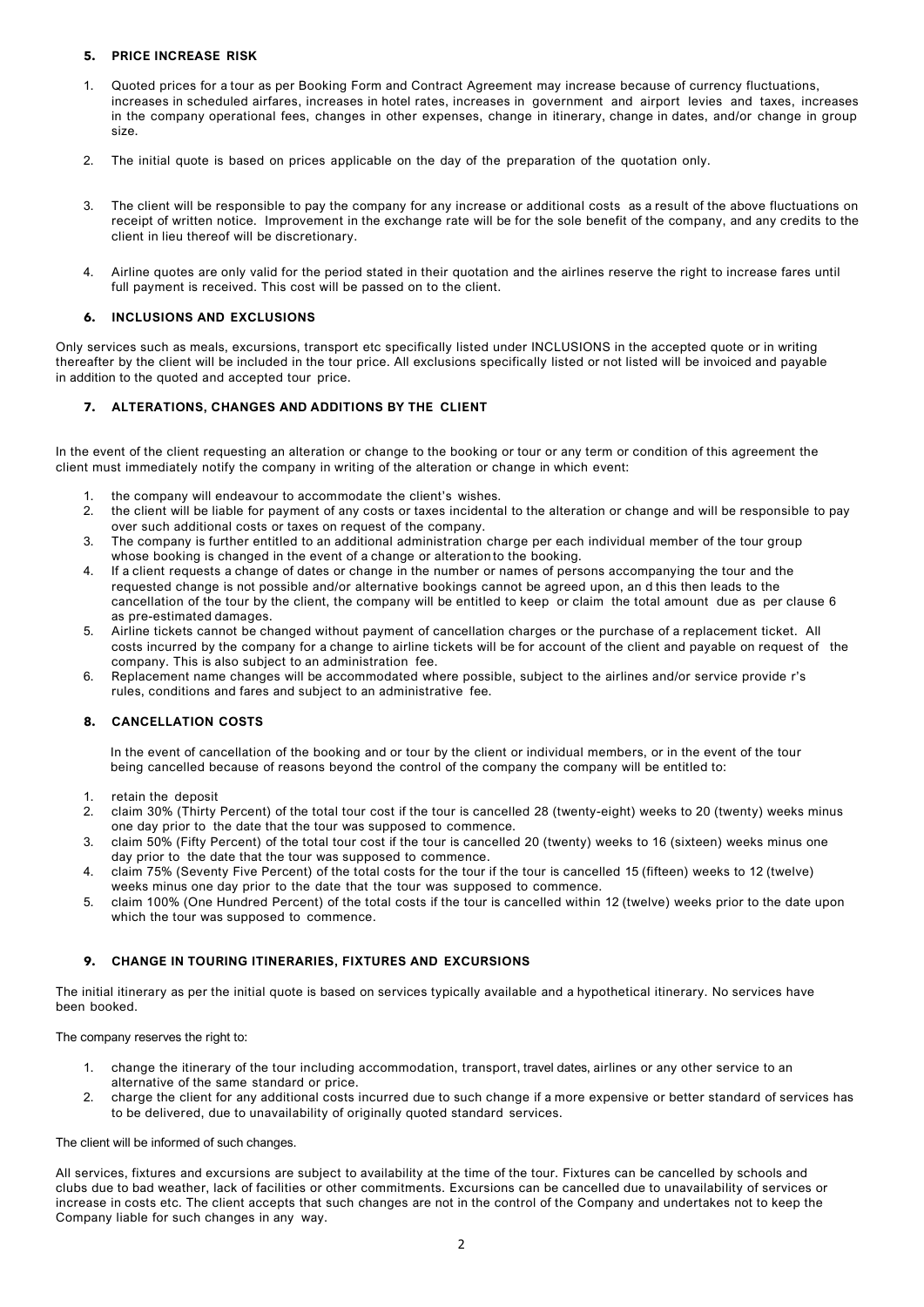In the case of "famous people" tours, where the tour is sold and has to be accompanied by a specifically named person, it is done because the person indicated that he/she will accompany the tour. This person is not in the employ of the Company. If the person withdraws for any reason whatsoever, it is outside the reasonable control of the Company, therefore the tour will go on and normal terms and conditions will apply.

# **10. CONDUCT**

- 1. The conduct of the participants and their representatives during the organising phase of the tour and during the tour itself is the responsibility of the client.
- 2. The company will have the right to immediately cancel the tour of any individual member of the group, or of the whole group if, during the organising phase or the tour itself, any participant on the tour or their parents or representatives:
	-
	- a) threatens, verbally abuses or insults Travel and Sport staff or their representatives b) misbehaves to the extent that the supplied services or the organising thereof get in b) misbehaves to the extent that the supplied services or the organising thereof get interrupted
	- c) causes danger or bodily harm to anyone or damage to any property<br>d) contravenes the laws of a country visited on the tour or the country
	- d) contravenes the laws of a country visited on the tour or the country where the tour is being organised.<br>e) does not co-operate with the tour organiser or tour leader and/or the representative tour operator/age
	- does not co-operate with the tour organiser or tour leader and/or the representative tour operator/agent that contracted with the service suppliers.
	- f) commits a crime during the tour.
	- g) persistently affects the enjoyment of the other members of the tour members, or their parents or representatives or the tour leader, whether it is during the organising phase or the tour phase.
	- h) and the client will forfeit all monies already paid to the company and will be liable to pay any costs as if the tour was cancelled and/or incurred to terminate the tour and/or send any or all of the tour members back to the first departure airport
	- i) Take specific note that the behaviour of for instance one parent or representative of a touring member during the organising period may cause the whole tour to be cancelled for the whole group.

#### **11. TOUR LEADER**

The company contracts with a Tour Leader for some tours. The Tour Leader is not always an employee of the company and the company is not responsible for any claims against the Tour Leader, nor any claims against the company in lieu of the actions of the Tour Leader.

The Tour Leader is herewith authorised by the client to help control the participants' behaviour, liaise with the service suppliers and to change the itinerary in his discretion, after consultation with the client.

The Tour Leader is not a tour guide and his role is only to coordinate/oversee the arrangements and assist with crises. He has no obligation to delivery any service to and/or accepts any instruction from any tour member.

The client has the right through the normal legal channels to pursue any claims against the tour leader if the client deems it necessary.

#### **12. LIABILITY**

Neither the company nor the tour leader will be liable for any loss, injury to, or death of any of the participants or client during the tour if such damage was caused by any tour member's neglect or unlawful action. The extent of damages claimed from the company will be reduced by the amount that would reasonably have been payable by travel insurance and insurance covering service suppliers, whether such insurance is in place or not.

The client undertakes to inform the Company of any possible claims against the Company in writing by means of any two of email, fax or registered letter to the Company's registered address within 14 days of becoming aware of such loss or event that can lead to a claim against the Company. The Client accepts that if the Company is not so informed within this period the Client forfeits any right to a claim and releases the Company from any responsibility for any action or event leading to a claim.

The client undertakes to claim from the company only damages caused by the company's direct neglect. The client undertakes not to claim from the company any claim that can be lodged against another party.

#### **13. PASSPORTS AND HEALTH PRECAUTIONS**

It is the responsibility of all members of the tour to make themselves aware of all regulations and requirements applicable to passports and health precautions and the client undertakes to inform and advise the members of the tour accordingly.

If a tour member cannot tour due to passport problems, normal cancellation rules will apply.

#### **14. INSURANCE**

The Company will add the cost of travel insurance to the tour price and the format will be indicated on the quotation and invoices (whether it is included in the tour price or listed additionally).

The client gives the Company permission to make payments on their behalf for travel insurance.

Insurance will be secured on behalf of the group once critical mass is reached.

Monies paid for travel insurance on the client's behalf will not be refundable, once payment has been made to the insurance company.

The pursuing insurance contract is between the client and the insurer, and no liability or duty of support will fall upon the company in case the insurer declines a claim. Any assistance from the company in this case will be a goodwill gesture.

It is the duty of the client to be aware of the cover offered under the insurance contract, and if the cover is not ample, the client is free to take out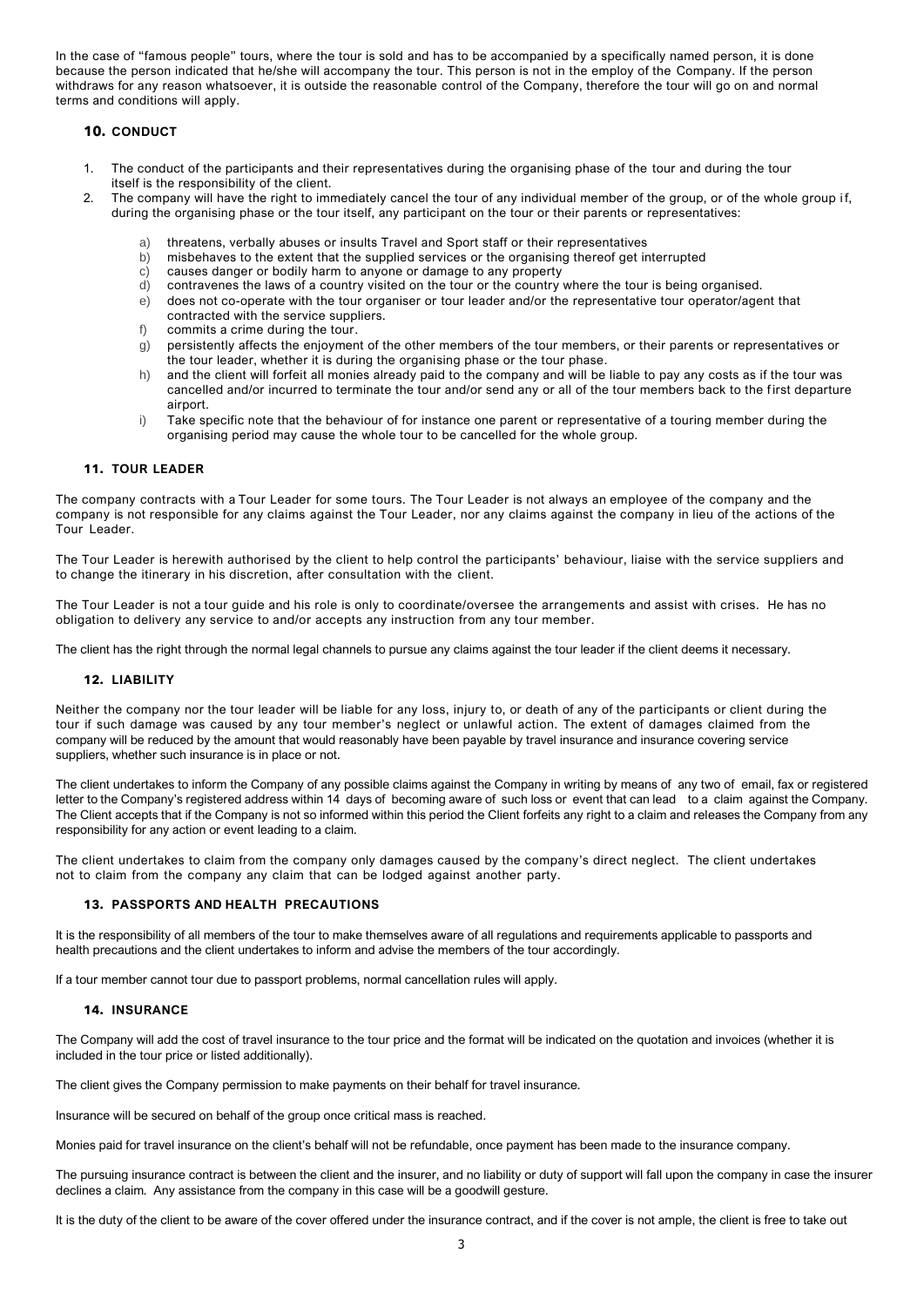additional insurance at an insurer of their choice. This insurance will not replace the insurance facilitated by the Company.

#### **15. BILLETING (HOME STAY)**

Billeting in this agreement will mean the use of a host school or club which offers accommodation in residential dwellings for overnight purposes if so agreed upon between the Company and the representative of the school against which the members of the tour are competing.

The company endeavours to match the tour members with schools and clubs of high standing all over the world but cannot guarantee that billeting will take place.

The company accepts no responsibility for claims of any nature whatsoever, including any loss by accident, injury or death that may occur as a result of billeting.

Sometimes billeting cannot be arranged or gets cancelled on short notice in which case alternative accommodation h as to be arranged. The client will be responsible for any costs due to for alternative accommodation.

#### **16. LATE PAYMENTS**

In the event of late payments, the company has the right to cancel the tour with no refunds, change the tour itinerary and/or increase the price, and must inform the client of such increase or change. If the Client does not accept the change or increase in writing the Company has the right to withdraw from this agreement as if the Client cancelled the tour.

#### **17. VISA APPLICATIONS**

The Company can advise about visa applications.

No agent the Company refers to assist with the visa application processes is party of the Company, and the Company accepts no liability for any result from the interaction between such agent and the client.

Some countries require visitors to apply for a visa in person.

The Company will not be responsible in any way for any losses to any party due to theft, loss of documentation while in the company's care or late documentation, and any signatory hereto waves any claims against the Company, on behalf of all parties involved in the tour.

Some embassies need proof of an issued airline ticket for the visa application. The Company can only provide the client with airline tickets for the members of the tour 10 (ten) days after receiving final payment of the tour costs.

There will be no refund of tour money or any other payments made in terms of the payment schedule if a tour member's visa application is unsuccessful, whether it was due to late or incomplete documentation, or whether due to the relevant embassy declining the visa or any other reason whatsoever.

# **18. INDIVIDUALLY ISSUED AIRLINE TICKETS AND SERVICE SUPPLIER SELECTION**

Tickets of members not issued in the group will have to be issued individually at a later stage with the effect of additional costs of R500.00 (Five Hundred Rand) per ticket issued and additional costs if the airline increases the airfare of such ticket.

All service suppliers used by the Company are registered with a recognised industry body in the location where services are delivered. If they are unable to deliver the contracted services, the Company will assist in replacing such services, but the claim will transfer to the industry body. The Company endeavours to assist the Client in pursuing compensation for such damages. The Client is liable for costs incurred for replacing the services.

#### **19. BAGGAGE ALLOWANCE**

The client acknowledges that the client is aware that different airlines have different baggage weight allowance, that airlines don't necessary allow extra weight for sporting equipment, that airlines mostly don't allow spreading of baggage allowance between members of the group and that there is a fee payable for excess luggage.

As airline baggage weight rules are sometimes ambiguous the client undertakes to confirm the applicable baggage allowance rules with the airlines directly shortly before departure. The Company accepts no responsibility for cost of excess baggage at any time.

#### **20. FLIGHT CONNECTION DELAYS**

The Company will not in any way be liable for any expenses incurred or any other consequences of delayed flights and/or missed flights.

### **21. CREDIT CARD PAYMENTS**

In line with industry practice, the company has introduced a surcharge for services paid by credit cards or debit cards.